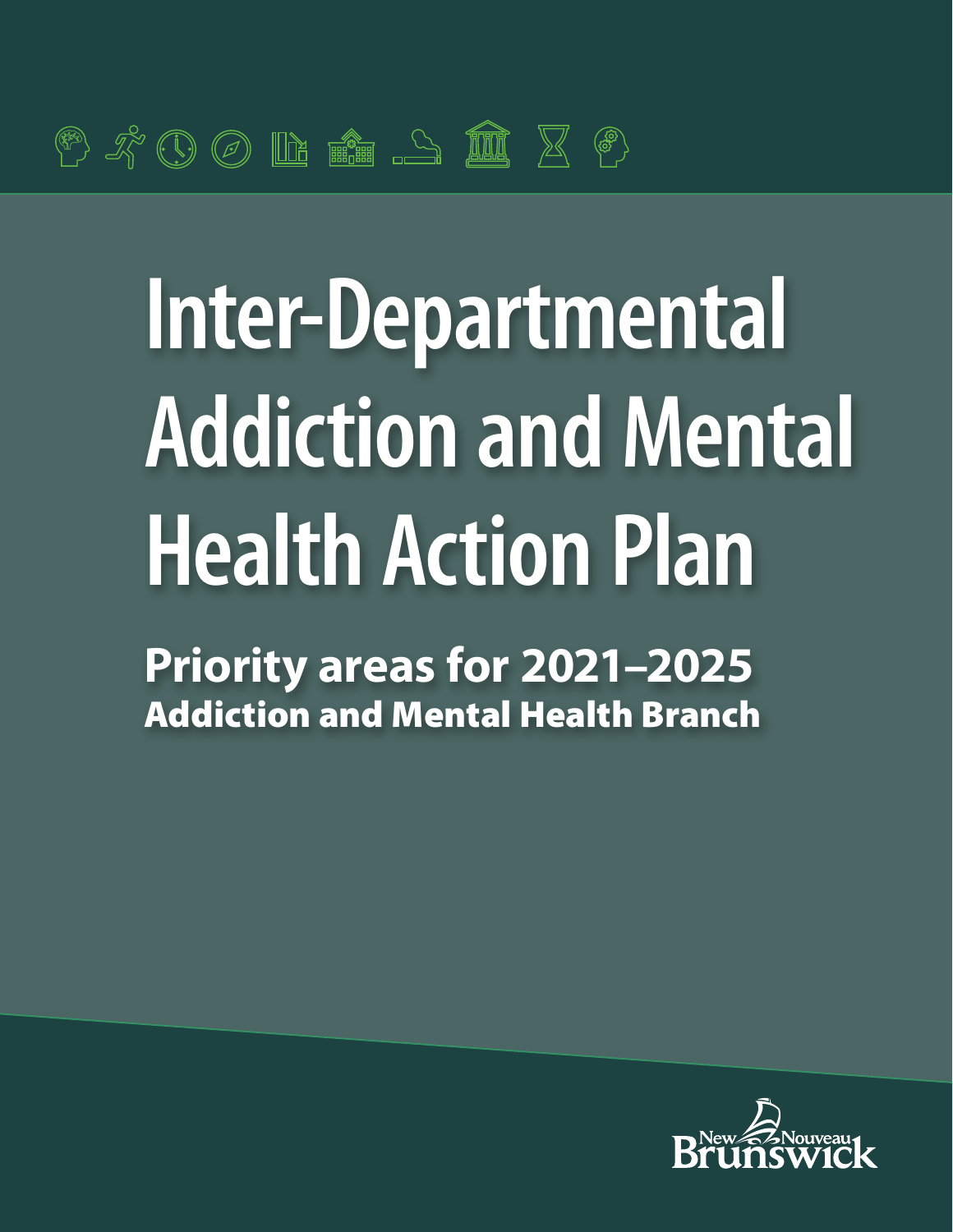#### **Inter-Departmental Addiction and Mental Health Action Plan Priority areas for 2021–2025**

Published by:

New Brunswick Department of Health Addiction and Mental Health Branch Government of New Brunswick P. O. Box 6000 Fredericton, New Brunswick E3B 5H1 Canada

Printed in New Brunswick

ISBN 978-1-4605-2734-4 (print edition) ISBN 978-1-4605-2834-1 (PDF: English) ISBN 978-1-4605-2835-8 (PDF: française)

13099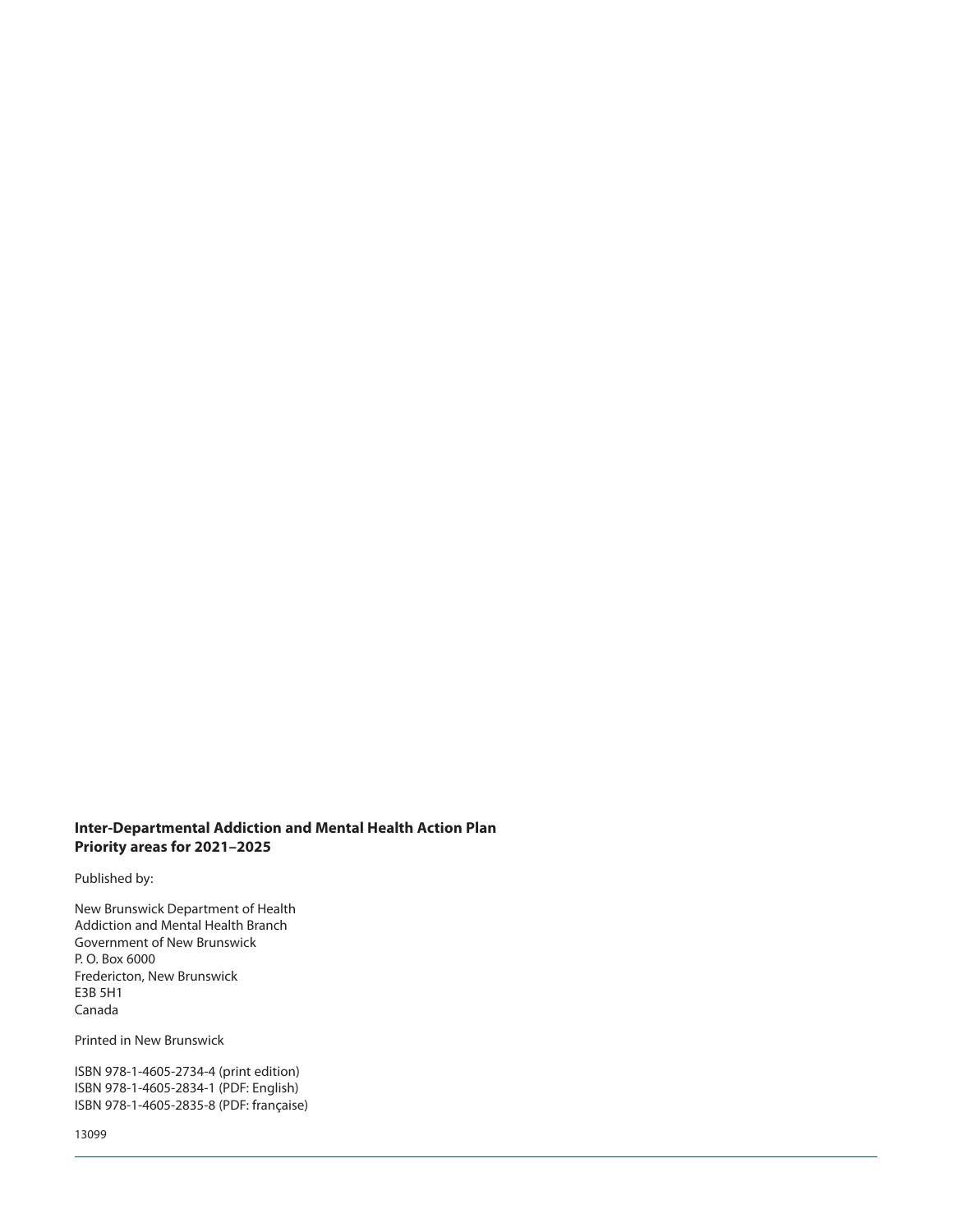## **Table of contents**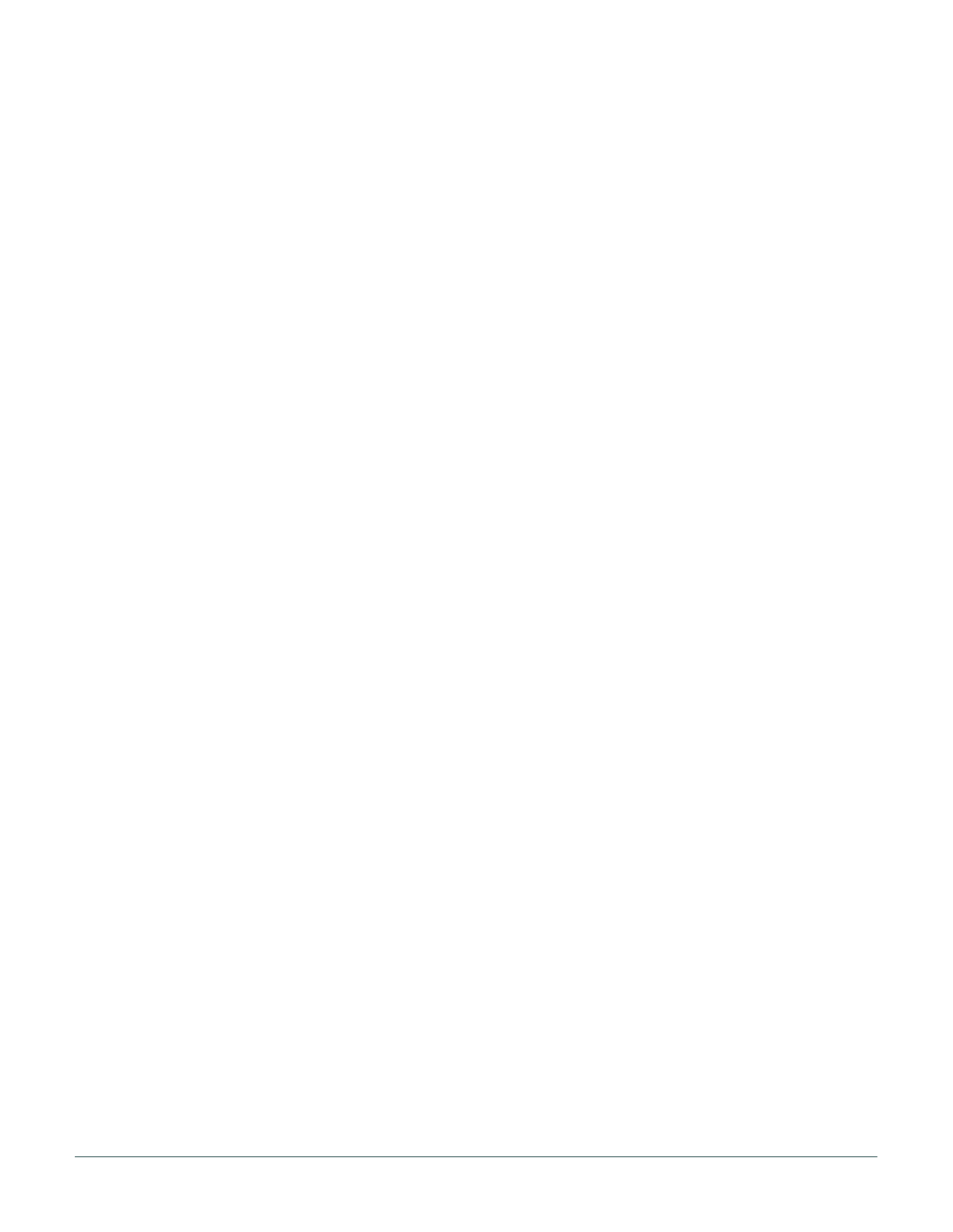## <span id="page-4-0"></span>**Background**

The Action Plan for Mental Health in New Brunswick 2011-2018 led to the development of several foundational documents, created in a collaborative effort to affect transformative change in service delivery. These documents include the *Change Vision: Helping People in Their Recovery Journey - Addiction and Mental Health Program Guidelines (2013*) and the *Provincial Operational Guidelines for Recovery-Oriented Services in the Community (2015*). The Action Plan also provided direction and priorities for the work of the Department of Health's Addictions and Mental Health Branch. This led to numerous projects and initiatives (appendix A), such as implementation of a Live-In Concurrent Disorders Treatment Program in Campbellton; an Intensive Day Treatment Program in Moncton; the Integrated Service Delivery Model for Children and Youth; Flexible Assertive Community Treatment Teams for those with severe and persistent illness; and Supervised Community Care.

External critical reports over the same period such as *Failure to Protect: Office of the Ombud NB Special Report Regarding the Restigouche Hospital Centre* and the 2018 *Report of the Auditor General of New Brunswick: Addiction and Mental Health Services in Provincial Adult Correctional Institutions* also influenced departmental priorities.

## **Current State**

Over the past five years, there has been a 16% increase in demand for addiction and mental health services (nine per cent for adults and 33% for youth) (appendix B). Wait times for new high priority addiction and mental health referrals have been on the rise, with less than 50% of high priority cases receiving treatment within national benchmarks. This coupled with an estimated 51% of New Brunswickers identified as being at risk of developing negative mental health impacts as a result of the unprecedented COVID-19 pandemic suggests that the need for support/service will continue to rise. The impact of addictions and mental health issues can also be seen in the realm of Justice and Public Safety. The Crime Severity Index for New Brunswick rose by nine per cent from 2018-2019, driven by increases in mischief, breaking and entering, and trafficking, production, importation and exportation of drugs (i.e. primarily drug-related crimes). New Brunswick currently has the highest Crime Severity Index in the Atlantic Provinces.

The *Enhancing Addiction and Mental Health Services (2017-2019*) project was one of several initiatives undertaken to help ensure continuity following the Action Plan for Mental Health in New Brunswick 2011-2018. For this project, and several others (appendix A), comprehensive consultations were integral components. More than 300 individuals were consulted, including clinicians, clients and their families and a wide range of key stakeholders. The initiatives undertaken and consultations conducted over the last three years have led to over 200 recommendations. A common emerging theme: New Brunswick lacks a continuum of care. Our current services have significant gaps, especially in early stage and lower intensity prevention and intervention.

Mental health is also becoming an increasingly prominent area of concern for community partners and the public with a recognition that mental health is as important to one's overall well-being as physical health. It is an area that has grown in size and scope. Given the broadly defined, cross-cutting nature of the social determinants of health (including income, housing, education, employment and the experience of discrimination or racism) and their significant impact on overall health and well-being, it is recognized that addiction and mental health issues are affected by and impact the work of multiple government departments. This plan was developed to serve as a framework to guide and align current visions, plans and priorities, as well as to foster increased collaboration amongst stakeholders and partners in mental health.

The plan is also in line with the three main goals of the Department of Health's Strategic Plan: (1) Improve the health and well being of New Brunswickers; (2) Increase alignment and accountability of the health system and its partners; and (3) Improve efficiency and effectiveness of delivery of health services.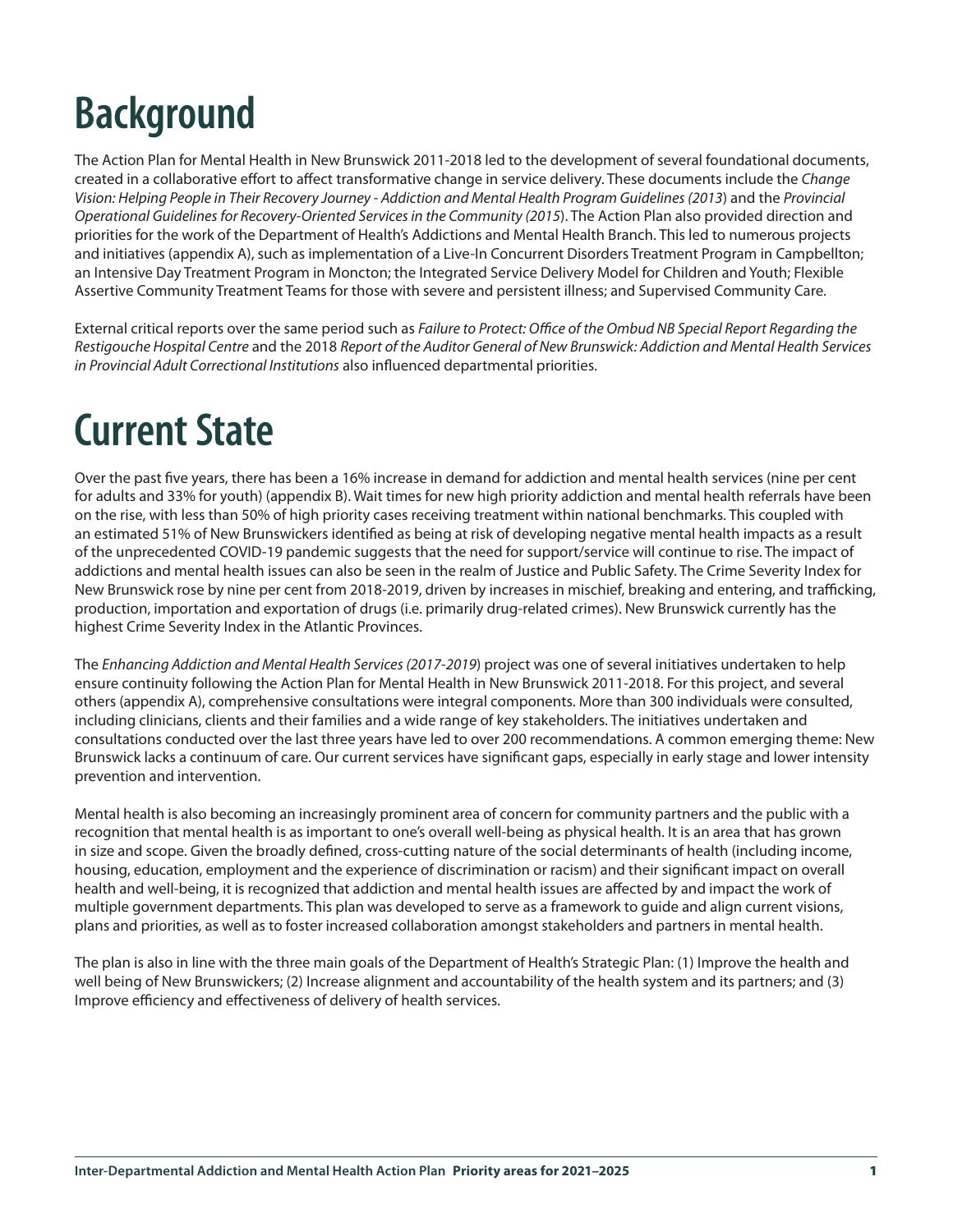## <span id="page-5-0"></span>**Scope and Guiding Principles**

It is helpful to view mental health as a continuum, with individuals ranging from being mentally healthy to mentally ill. This model can help highlight the importance of effectively addressing mental health and addiction concerns early to prevent more debilitating problems from developing.

|                              | <b>HEAI THY</b><br><b>Normal Functioning</b> | <b>REACTING</b><br>Mild, reversible distress |  | <b>INJURED</b><br><b>Significant impairment</b> | ILL<br><b>Clinical Disorder</b> |
|------------------------------|----------------------------------------------|----------------------------------------------|--|-------------------------------------------------|---------------------------------|
| SELF CARE AND SOCIAL SUPPORT |                                              |                                              |  |                                                 | <b>PROFESSIONAL CARE</b>        |

The prevalence of co-occurring addiction and mental health issues is high. This five-year plan takes this fact into consideration and will ensure an ongoing focus on the integration of addiction and mental health services across the province. The plan will also support broader integration, collaboration and knowledge exchange between mental health, acute care, primary care, public health and other government departments that are stakeholders in mental health.

To ensure a comprehensive approach to mental health and addictions from a population-health perspective, a focus on substance use prevention is an essential complement to the continuum of care. From a population-health perspective, the use of alcohol, tobacco, vaping products and cannabis continues to be problematic across New Brunswick. This has significant implications for mental health and well-being, non-communicable disease and premature mortality, intentional and unintentional injury and community safety. Evidence-informed substance use prevention efforts are required to improve population health and to decrease the burden on health-care, social and judicial resources. Effective upstream prevention efforts will reduce the demand for more intensive services thus supporting greater efficiency and capacity within the addiction and mental health-care system. Most importantly however, this will contribute to a healthier, more resilient New Brunswick over the long term.

This plan also includes a commitment to closing the gap on inequities. There are regional disparities in services available, there are socioeconomic inequities and there is variable access to technology. Because of this, individuals are not all starting 11 from the same baseline. Some individuals and some communities will need greater support/action than others to achieve the same benefits.

Also, for the initiatives contained in this plan to be successful, there is a need to continue to engage stakeholders effectively throughout the implementation process. This includes both community stakeholders and those with lived experience.

## **Proven Frameworks and Models**

To help provide a clear path forward, proven frameworks were chosen to guide this plan. Based on foundational reports, practice-based evidence, consultations and resulting recommendations, the adoption of the Stepped Care Model is the first step in ensuring broad-reaching improvements across the continuum of care and in addressing existing gaps in the system. The New Brunswick Stepped Care Model is depicted in the following illustration.

Developed at Memorial University in Newfoundland and Labrador, and adapted from the original U.K. model, Stepped Care 2.0 has been identified as the model to help organize services within a flexible larger scale continuum of care in New Brunswick. Client-centric as opposed to process driven, the model is efficient and effective, and cuts across silos within the overall system. Matching individuals with the least intensive treatment required with the greatest likelihood of improvement leads to a better functioning system with increased access. This occurs through a more efficient and self-corrective system of care that provides ongoing flexibility to step treatment intensity up or down according to a client's level of distress and need. A key feature of this model will be the implementation of rapid, same-day access to addiction and mental health services through walk-in services and web-based information and resources. Early intervention is expected to lead to the prevention of more serious mental health and addiction conditions. Another unique component of the New Brunswick Stepped Care Model is the addition of a foundational step for population health promotion and prevention. Population health promotion and prevention extends beyond the health-care system and differs from individualized approaches to support and service delivery. This work advances population-wide results by designing policy solutions that ameliorate structural conditions across the determinants of health and substance use, reducing risk factors and promoting protective factors from a whole-of-society approach.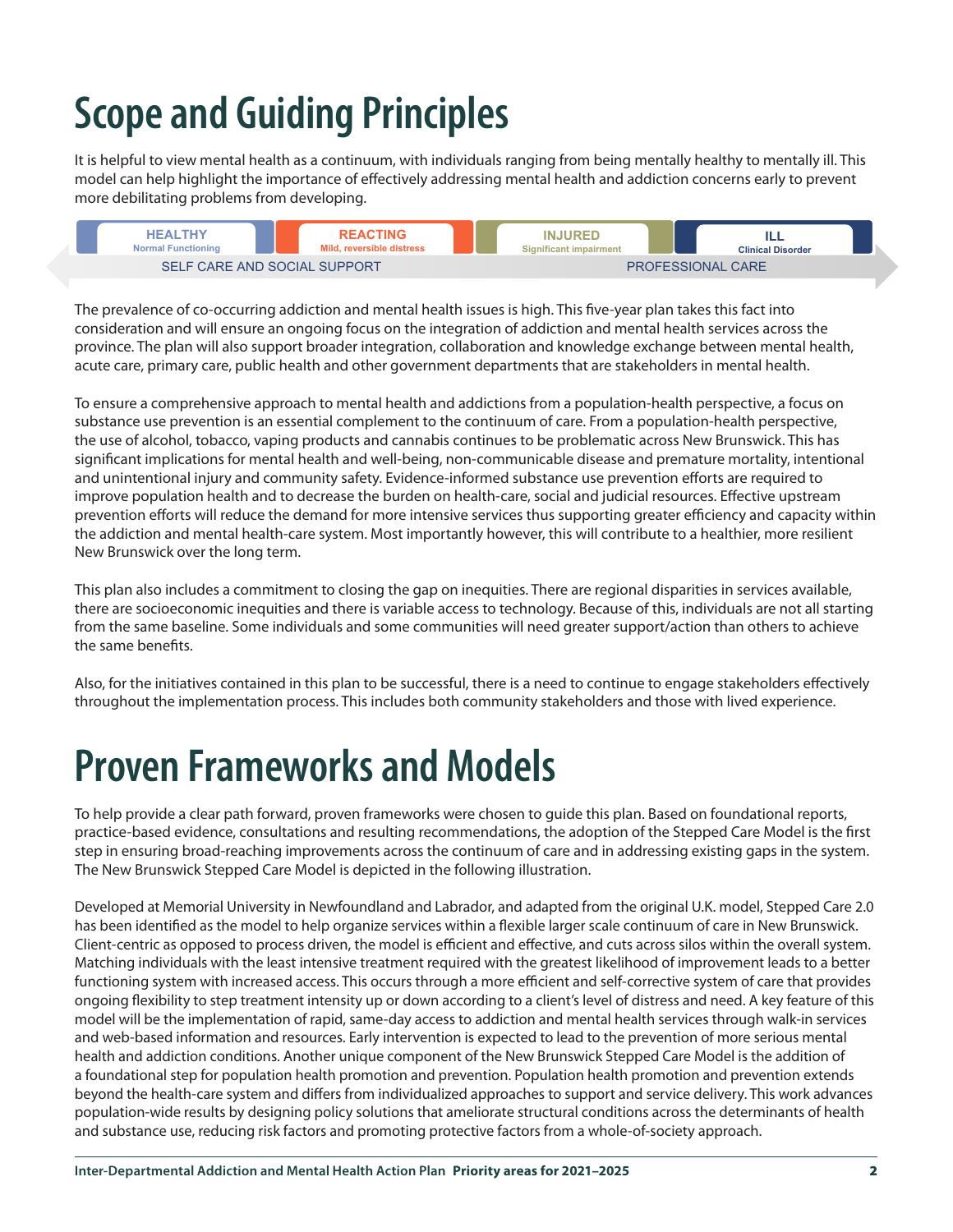#### **Stepped Care Model**



Recognizing the multifactorial nature of addictions and drug-related harms, a globally recognized framework for approaching drug use was chosen to guide efforts to address these issues. The Four-Pillar Approach to drug use was first implemented in a number of European countries in the 1990s, and has since been incorporated into international, national, provincial and municipal responses and strategies related to drug and alcohol use. This approach, composed of the prevention, treatment, harm reduction and community safety pillars, supports a comprehensive and multi-system approach to addressing this issue. It also recognizes the importance of compassion for those with substance use issues, with the use of supportive approaches, rather than simply tackling the problem by criminalizing those afflicted with illness. The Four-Pillar Approach being adopted by New Brunswick is depicted below:

| <b>PREVENTION</b>                                                                                                                                                                                                                                       | <b>TREATMENT</b>                                                                                                                                                                                                                                                                                                                      | <b>HARM REDUCTION</b>                                                                                                                                                                                                                                                                                 | <b>COMMUNITY SAFETY</b>                                                                                                                                                                                                                                                                                                                                                                                           |
|---------------------------------------------------------------------------------------------------------------------------------------------------------------------------------------------------------------------------------------------------------|---------------------------------------------------------------------------------------------------------------------------------------------------------------------------------------------------------------------------------------------------------------------------------------------------------------------------------------|-------------------------------------------------------------------------------------------------------------------------------------------------------------------------------------------------------------------------------------------------------------------------------------------------------|-------------------------------------------------------------------------------------------------------------------------------------------------------------------------------------------------------------------------------------------------------------------------------------------------------------------------------------------------------------------------------------------------------------------|
| Abstinence-based and early-<br>stage prevention approaches<br>(education, asset development)<br>Stopping or delaying the onset<br>of substance use among youth<br>and addressing the underlying<br>causes of drug use, not just the<br>drug use itself. | A broad range of community-<br>based medical and counselling<br>interventions, outreach support<br>and other biopsychosocial<br>programs to support positive<br>behaviour change.<br>In addition, feeling connected to<br>community and belonging to a<br>group is critical for both the<br>prevention and treatment of<br>addiction. | Harm reduction involves an<br>achievable, pragmatic approach<br>to alcohol and drug issues, and<br>seeks to reduce the individual and<br>societal harms associated with<br>substance use.<br>Involves safe, monitoring of drug<br>use, and an acceptance that<br>abstinence is not realistic for all. | Represents the range of<br>interventions that seek to address<br>the crime and social disorder<br>related to drug and alcohol use.<br>This pillar represents all<br>components of the broader<br>criminal justice system, including<br>police, the courts, parole/<br>probation, crime prevention and<br>community-driven initiatives<br>intended to enhance community<br>safety and mitigate social<br>disorder. |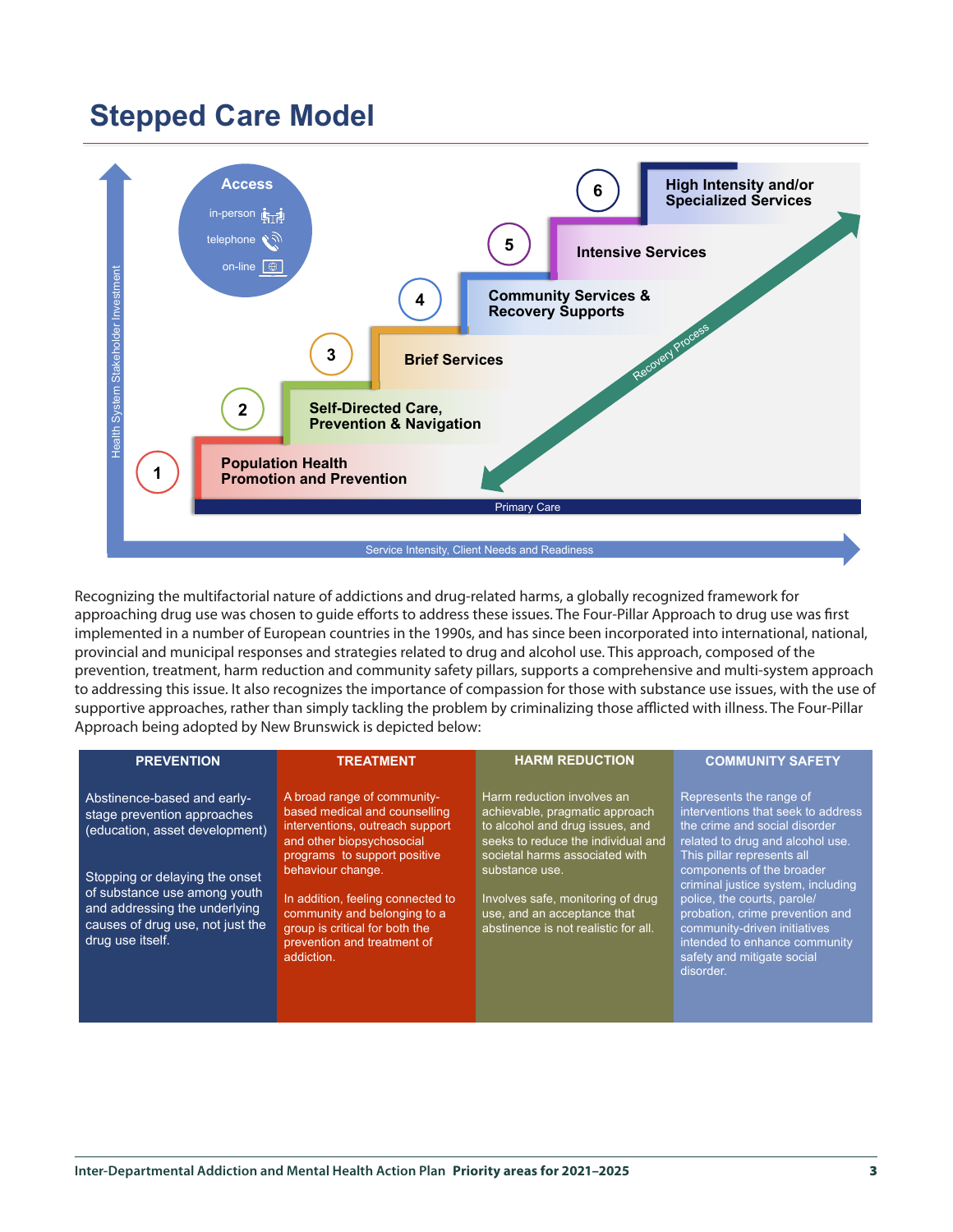## <span id="page-7-0"></span>**Goals and Priority areas**

The overall goals of this comprehensive five-year plan are as follows:

- **Improve Population Health**: reduced risk factors and improved access to what is needed to be healthy;
- **Improve Access**: faster first contact and reduced wait times for services;
- **Intervene Earlier**: greater access to prevention and early intervention supports and services;
- **Match Individuals to Care**: easily navigated and more complete continuum of services and supports; and
- **Reduce Drug-Related Impacts**: communities that are less burdened by the impact of drugs, such as crime, illness, injury and death.

Through extensive consultation, research and exploring current best practice, numerous priority areas were identified. While the five-year plan cannot address all priorities identified, it focuses on 12 key areas that will have a broad impact for individuals, families, communities and the population as a whole. This plan will also integrate a public health approach (prevention and health promotion), encourage interdepartmental action and contribute to building an easily navigated continuum of care for the province.

At present, work is underway to expand live-in concurrent disorder treatment, implement a forensic psychiatry program and addiction and mental health treatment in correctional facilities, implement the Bridge the gApp online platform and expand mobile crisis services. Through a phased-in approach, the plan will focus on the following 12 key priority initiatives from 2021–2025:

- Implementation of **walk-in addiction and mental health services** across the province;
- Addition of **addiction and mental health resources** to fill current gaps in staffing and prepare for increased demand from COVID-19;
- Implementation of an **education, training and knowledge transfer** plan;
- Creation of various forms of **supportive housing** for addiction and mental health clients, including the implementation of a **clinical consultation model** for individuals requiring out-of-home placement;
- Implementation of a guiding document for **upstream population health promotion and prevention** in New Brunswick, including a New Brunswick-specific version of the **Icelandic Prevention Model**;
- Implementation of the **provincial treatment centre for youth**;
- Implementation of **outpatient withdrawal management services** in partnership with primary care and a review of existing detox beds to determine needs and optimal use;
- Development of a service model for individuals presenting with **neurodevelopmental disorders**;
- Initiation of a **psychiatry resource strategy** with a focus on recruitment, retention, distribution and access;
- Implementation of **regional inpatient youth psychiatric care** where needed;
- Expansion of the RCMP **Crime Reduction Unit**, including resources from the Justice and Public Safety Safer Communities and Neighbourhoods (SCAN) Unit; and
- Implementation of **Overdose Prevention Sites**.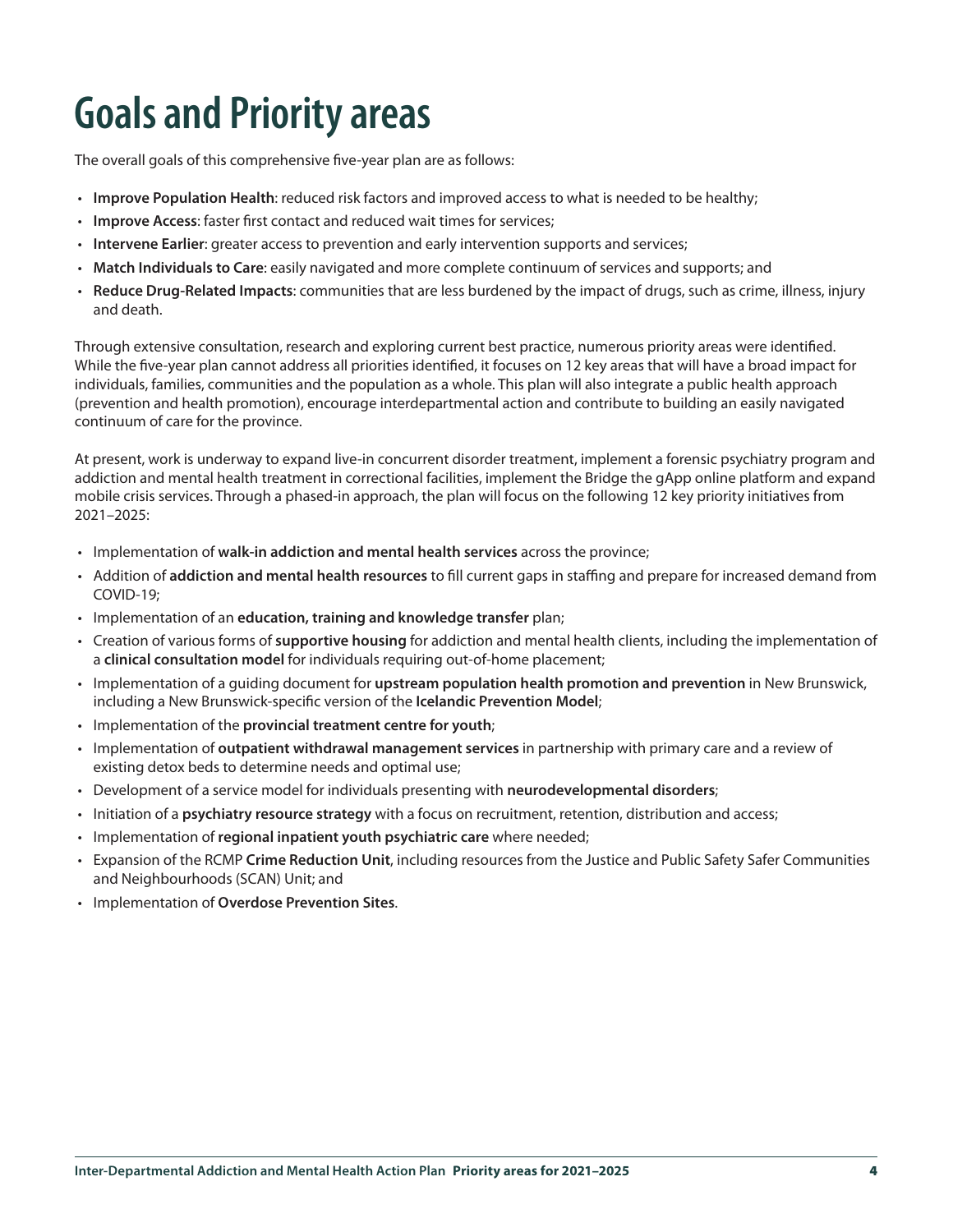<span id="page-8-0"></span>The following illustration details the timeline for the identified priorities over the duration of the five-year plan.

### **5-year phased-in approach 2020-2025**



## **Measures**

It will be important to provide accountability for the provincial resources dedicated to addictions and mental health. Therefore, the following measures will be used to monitor the benefits gained from this Action Plan:

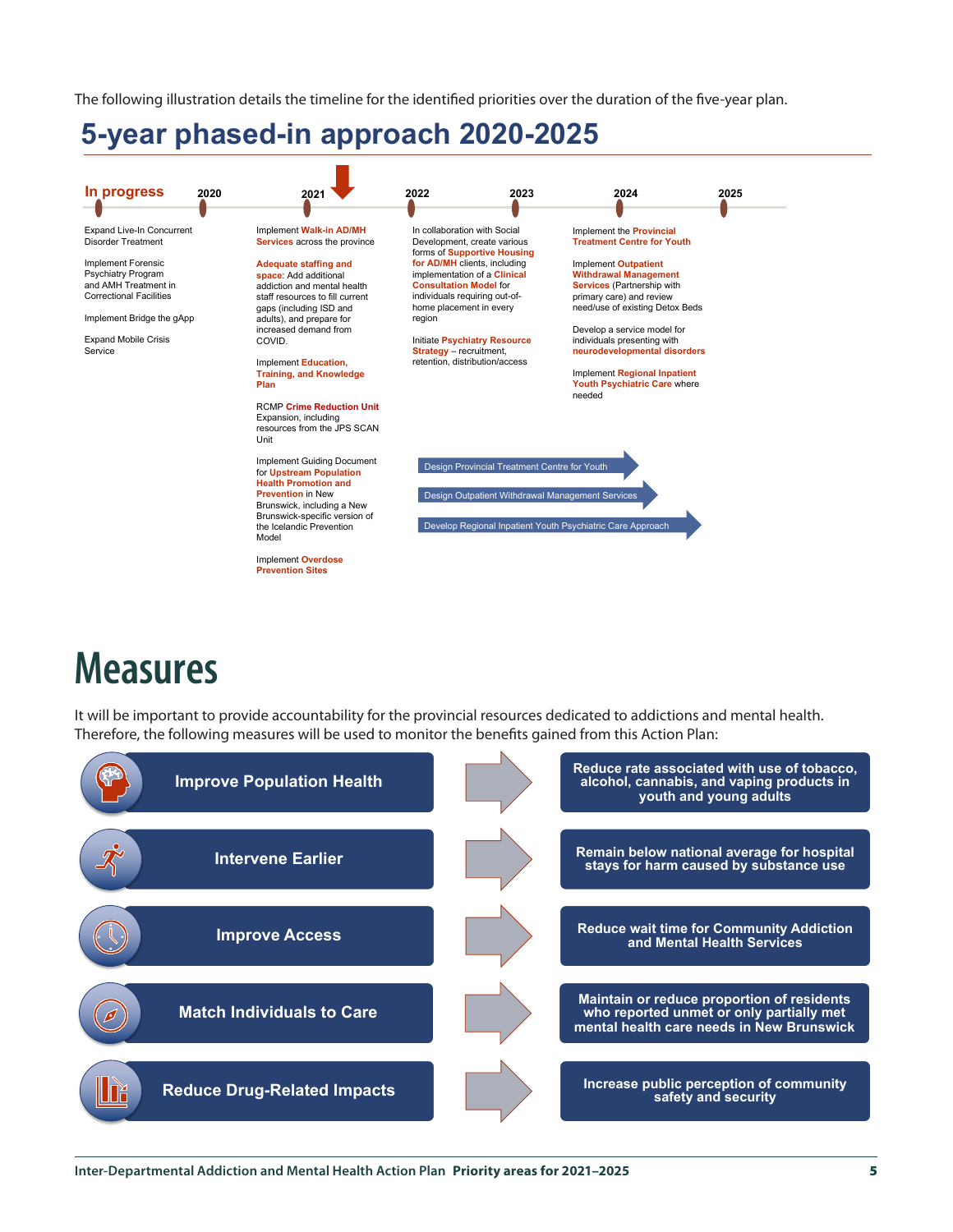## <span id="page-9-0"></span>**Indigenous Focus**

To support healing from the intergenerational impacts of colonization, First Nations need access to culturally safe addictions and mental health services, treatments and supports. As we move forward we will focus on co-creating and collaborating on the development and delivery of services. In an effort on the part of the Department of Health to move towards better fulfilling the above needs, the Action Plan will take the following specific steps:

- **Prioritize cultural safety training** in the implementation of the Education, Training, and Knowledge Transfer Framework;
- Involve indigenous leaders in **co-creating new spaces and services** so that they are culturally relevant and welcoming;
- Promote adoption of **Icelandic Prevention Model in First Nations Communities**;
- Enhance **Mobile Crisis Services capacity to respond** in First Nations communities; and
- **Bridge the gApp will contain First Nations-specific** Addiction and Mental Health programs and services.

## **Innovation and e-Health Solutions**

Improvement and modernization of services needs to involve a focus on innovation and e-Health solutions. Self-serve apps for prevention and for individuals with lower levels of need; building networked models for scarce resources like psychiatrists; leveraging tele-health for improved access in under-resourced areas and to subspecialized services like child psychiatry; and implementing innovative models for new approaches to longstanding problems like youth substance use and supporting youth in care will be instrumental going forward. E-Health solutions will provide opportunities to unlock clinical value and address an important gap between traditional services and the use/maximization of technology to further enhance service offerings and increase accessibility to care to a wider net of individuals, including those facing barriers to access.

## **Moving Forward**

The Government of New Brunswick recognizes the importance of, and urgency in, addressing addiction and mental health in the province. This Action Plan will allow New Brunswick to take steps to address the growing needs of the population. It will work to build an easily navigated continuum of strategies, programs and services, that range from population healthlevel interventions to specialized intensive inpatient services. It aims to improve the health of the population in general and provide effective services for those experiencing addiction and mental health issues, while also providing early intervention for those with emerging substance use and mental health needs. The plan will also improve access and better match individuals with the least intensive treatment required with the greatest likelihood of improvement, leading to a better functioning system with increased access.

## **References**

*Change Vision: Helping People in Their Recovery Journey - Addiction and Mental Health Program Guidelines* (2013), [https://www.gnb.ca/0055/pdf/2013/Change\\_Vision.pdf](https://www.gnb.ca/0055/pdf/2013/Change_Vision.pdf)

*Failure to Protect: Office of the Ombud NB Special Report Regarding the Restigouche Hospital Centre* (2019), <https://www.gnb.ca/legis/business/currentsession/59/59-2/LegDoc/Eng/February/FailuretoProtect-Ombud-Feb2019-e.pdf>

*Report of the Auditor General of New Brunswick: Addiction and Mental Health Services in Provincial Adult Correctional Institutions* (2018),<https://www2.gnb.ca/content/dam/agnb-vgnb/pdf/Reports-Rapports/2018V1/Agrepe.pdf>